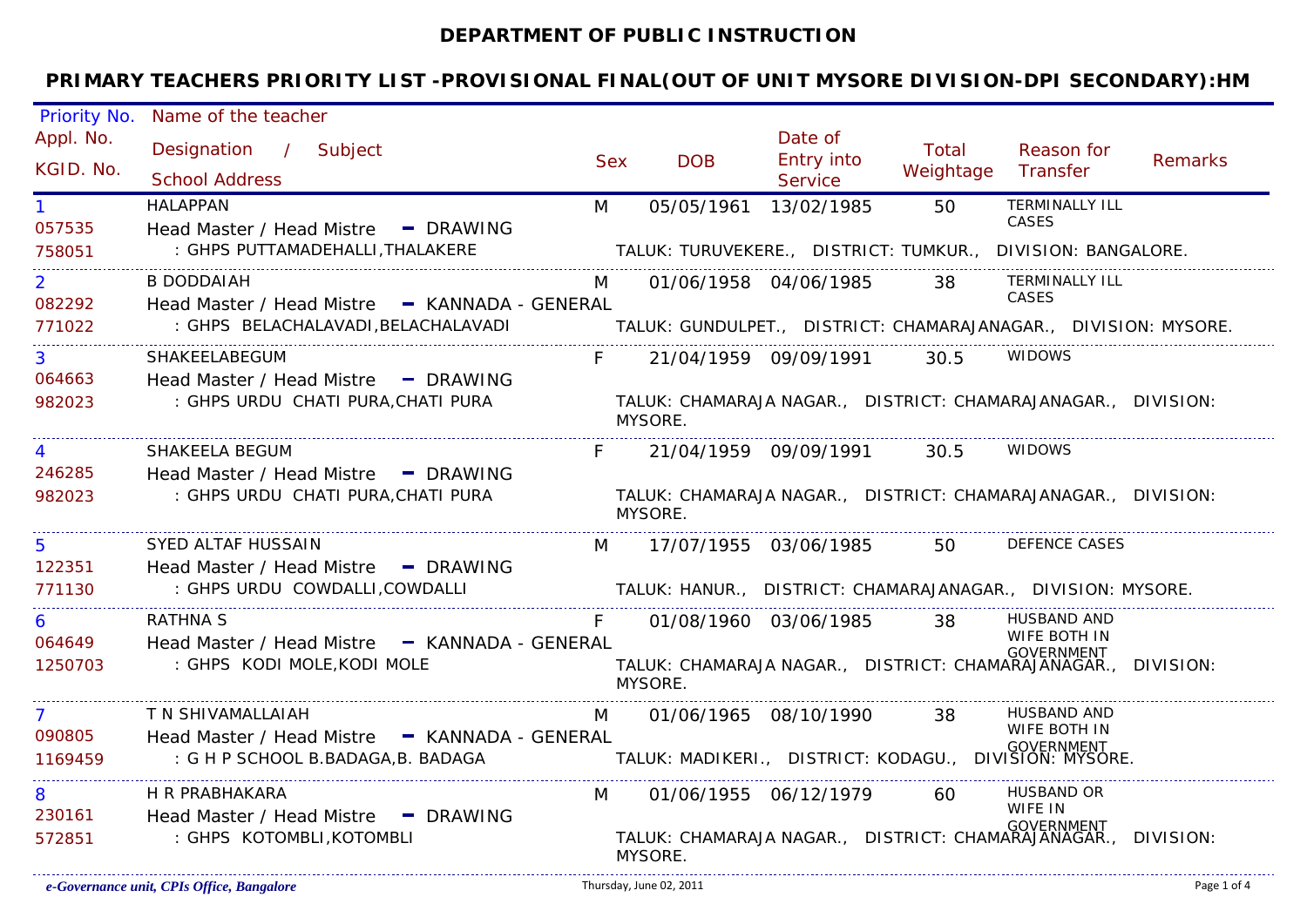| Priority No.              | Name of the teacher                                                                                                                                                               |            |                                                                                          |                                                |                    |                                    |                |  |
|---------------------------|-----------------------------------------------------------------------------------------------------------------------------------------------------------------------------------|------------|------------------------------------------------------------------------------------------|------------------------------------------------|--------------------|------------------------------------|----------------|--|
| Appl. No.<br>KGID. No.    | Designation / Subject<br><b>School Address</b>                                                                                                                                    | <b>Sex</b> | <b>DOB</b>                                                                               | Date of<br><b>Entry into</b><br><b>Service</b> | Total<br>Weightage | Reason for<br>Transfer             | <b>Remarks</b> |  |
| 9<br>225687<br>1937874    | LAKSHMAMMA A N<br>Head Master / Head Mistre - KANNADA - GENERAL<br>GOVERNMENT (GUPS, KANIYOOR KASABA,KANIYOOR TALUK: BELTHANGADY., DISTRICT: DAKSHINA KANNADA., DIVISION: MYSORE. | F          |                                                                                          | 10/03/1965 01/08/2002                          | 16                 | <b>HUSBAND OR</b><br>WIFE IN       |                |  |
| 10<br>247407              | <b>SRIMATHI K V</b><br>Head Master / Head Mistre - KANNADA - GENERAL                                                                                                              | F.         |                                                                                          | 14/02/1959 05/06/1985                          | 8                  | <b>HUSBAND OR</b><br>WIFE IN       |                |  |
| 771323                    | : GHPS RAGHAVAPURA,RAGAVAPURA-1                                                                                                                                                   |            | GOVERNMENT ( GUNLINAL TALUK: GUNDULPET.,   DISTRICT: CHAMARAJANAGAR.,  DIVISION: MYSORE. |                                                |                    |                                    |                |  |
| 11<br>225783              | <b>GIRIJAMMA B C</b><br>Head Master / Head Mistre - KANNADA - GENERAL                                                                                                             | F          |                                                                                          | 19/05/1968 01/08/2002 0                        |                    | <b>HUSBAND OR</b><br>WIFE IN       |                |  |
| 1937502                   | : GUPS, AIVARNADU,AIVARNADU                                                                                                                                                       |            | GOVERNMENT - GENERAL<br>.TALUK: SULLIA.,  DISTRICT: DAKSHINA KANNADA.,  DIVISION: MYSORE |                                                |                    |                                    |                |  |
| 12 <sup>°</sup><br>233703 | <b>KHAIRUNNISA</b><br>Head Master / Head Mistre - DRAWING                                                                                                                         | $F =$      |                                                                                          | 30/11/1954 24/09/1985                          | 50                 | <b>OTHER CASES</b><br><b>WOMEN</b> |                |  |
| 1165497                   | : G UHPS KODIHALLI,KODIHALLI                                                                                                                                                      |            | TALUK: KANAKAPURA., DISTRICT: RAMANAGARA., DIVISION: BANGALORE.                          |                                                |                    |                                    |                |  |
| 13<br>232439              | PREMAVATHI K N<br>Head Master / Head Mistre - DRAWING                                                                                                                             | F.         |                                                                                          | 07/06/1957 03/11/1978                          | 49.5               | OTHER CASES<br><b>WOMEN</b>        |                |  |
| 1562398                   | : HPS GORUR PROJECT, GORUR                                                                                                                                                        |            | TALUK: HASSAN., DISTRICT: HASSAN., DIVISION: MYSORE.                                     |                                                |                    |                                    |                |  |
| 14<br>164800              | NAGARATHNA M V<br>Head Master / Head Mistre - DRAWING                                                                                                                             | F          |                                                                                          | 21/05/1966 20/06/1990                          | 40                 | OTHER CASES<br><b>WOMEN</b>        |                |  |
| 1178161                   | : GHPS HALEKESALUR, KESLUR                                                                                                                                                        |            | TALUK: THIRTHAHALLI., DISTRICT: SHIMOGA., DIVISION: BANGALORE.                           |                                                |                    |                                    |                |  |
| 15<br>074462              | BILAL BI<br>Head Master / Head Mistre - DRAWING                                                                                                                                   |            |                                                                                          |                                                | 26                 | OTHER CASES<br><b>WOMEN</b>        |                |  |
| 1248710                   | : GULPS MECCA MOHALLA, CHAMARAJA NAGAR                                                                                                                                            |            | TALUK: CHAMARAJA NAGAR., DISTRICT: CHAMARAJANAGAR., DIVISION:<br>MYSORE.                 |                                                |                    |                                    |                |  |
| 16<br>145545              | MEHARUNNISA<br>Head Master / Head Mistre - DRAWING                                                                                                                                |            |                                                                                          | 27/04/1958 11/09/1991                          | <b>20</b>          | OTHER CASES<br><b>WOMEN</b>        |                |  |
| 981710                    | : GUHPS NAGAVALLI, NAGAVALLI                                                                                                                                                      |            | TALUK: CHAMARAJA NAGAR., DISTRICT: CHAMARAJANAGAR., DIVISION:<br>MYSORE.                 |                                                |                    |                                    |                |  |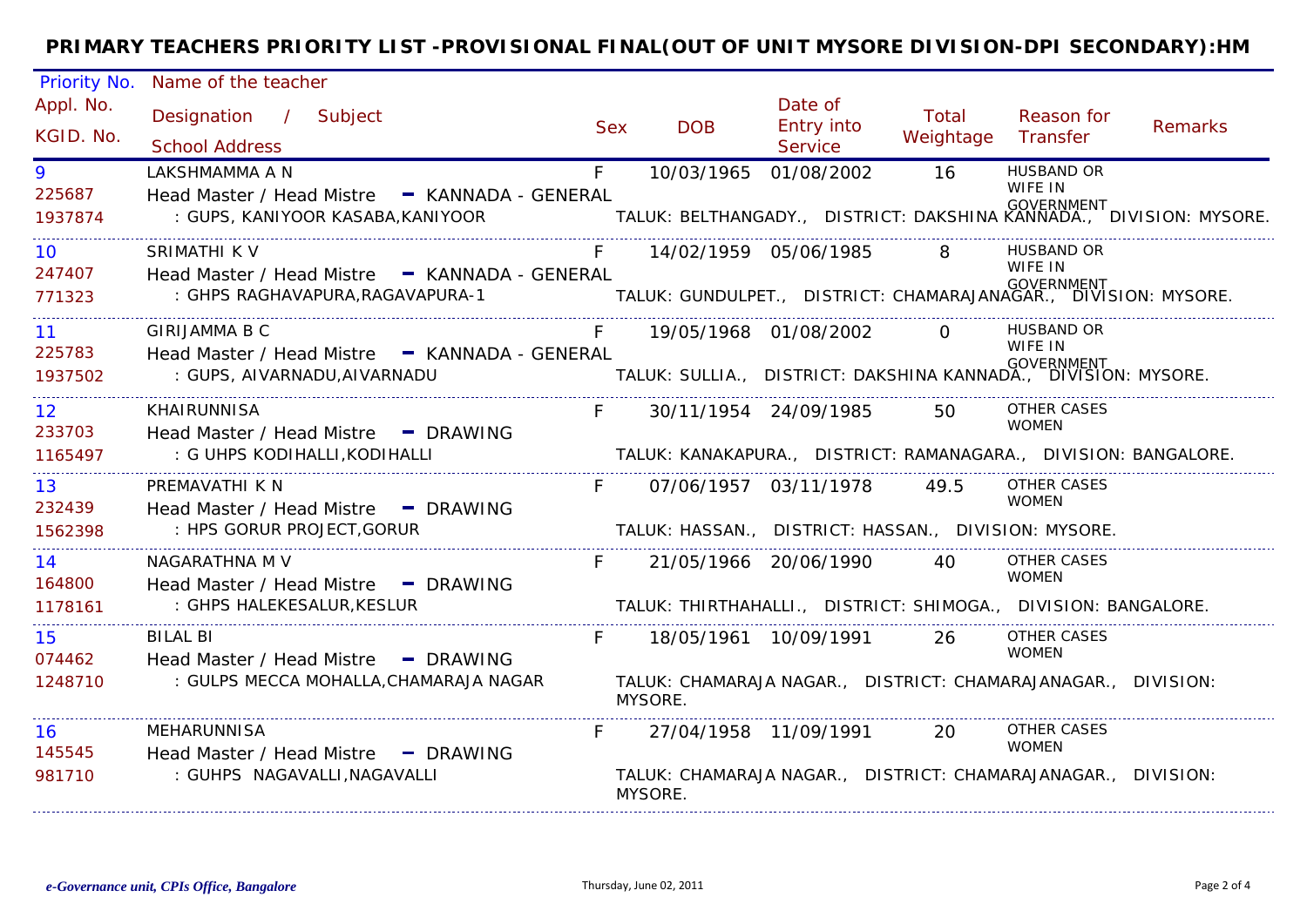| Priority No.              | Name of the teacher                                                                                                                                                  |                |                                                                          |                                         |                    |                             |         |
|---------------------------|----------------------------------------------------------------------------------------------------------------------------------------------------------------------|----------------|--------------------------------------------------------------------------|-----------------------------------------|--------------------|-----------------------------|---------|
| Appl. No.<br>KGID. No.    | Designation / Subject<br><b>School Address</b>                                                                                                                       | <b>Sex</b>     | <b>DOB</b>                                                               | Date of<br><b>Entry into</b><br>Service | Total<br>Weightage | Reason for<br>Transfer      | Remarks |
| 17 <sup>7</sup><br>074016 | SHAKUNTHALAPREMAKUMARI<br>Head Master / Head Mistre - DRAWING                                                                                                        | F              | 02/03/1955 03/06/1985                                                    |                                         | $\overline{2}$     | OTHER CASES<br><b>WOMEN</b> |         |
| 1248986                   | : GHPS JANNUR HOSUR, JANNUR HOSUR                                                                                                                                    |                | TALUK: CHAMARAJA NAGAR., DISTRICT: CHAMARAJANAGAR., DIVISION:<br>MYSORE. |                                         |                    |                             |         |
| 18<br>056028              | <b>SUNDARA C</b><br>Head Master / Head Mistre - DRAWING                                                                                                              | M              |                                                                          | 15/03/1953 29/06/1981                   | 56                 | OTHER CASES MEN             |         |
| 681520                    | : GHPS ALDURU, ALDURU                                                                                                                                                |                | TALUK: CHAMARAJA NAGAR., DISTRICT: CHAMARAJANAGAR., DIVISION:<br>MYSORE. |                                         |                    |                             |         |
| 19<br>243344              | SUNDARA C<br>Head Master / Head Mistre - DRAWING                                                                                                                     | M              |                                                                          | 15/03/1953 29/06/1981                   | 56                 | OTHER CASES MEN             |         |
| 681520                    | : GHPS ALDURU, ALDURU                                                                                                                                                |                | TALUK: CHAMARAJA NAGAR., DISTRICT: CHAMARAJANAGAR., DIVISION:<br>MYSORE. |                                         |                    |                             |         |
| 20<br>128867              | SIDDAMALLU<br>Head Master / Head Mistre - DRAWING                                                                                                                    | M              |                                                                          | 10/08/1952 02/11/1979                   | 55.5               | OTHER CASES MEN             |         |
| 572698                    | : GHPS THAMADA HALLI, THAMADA HALLI                                                                                                                                  |                | TALUK: CHAMARAJA NAGAR., DISTRICT: CHAMARAJANAGAR., DIVISION:<br>MYSORE. |                                         |                    |                             |         |
| 21<br>103867              | M KALAIAH                                                                                                                                                            | M <sub>1</sub> |                                                                          | 01/01/1958 09/11/1982                   | 52                 | OTHER CASES MEN             |         |
| 1159498                   | Head Master / Head Mistre - DRAWING<br>: G HPS J BYADARAHALLI,J. BYADARAHALLI                 TALUK: CHANNAPATNA.,   DISTRICT: RAMANAGARA.,   DIVISION: BANGALORE.   |                |                                                                          |                                         |                    |                             |         |
| <b>22</b><br>024785       | MANJUNATHA D N<br>Head Master / Head Mistre - KANNADA - GENERAL                                                                                                      | M              |                                                                          | 14/01/1958 04/07/1979 42.5              |                    | OTHER CASES MEN             |         |
| 557547                    | : CRC, B KATIHALLY, CRC, B KATIHALLY                                                                                                                                 |                | TALUK: HASSAN.,   DISTRICT: HASSAN.,   DIVISION: MYSORE.                 |                                         |                    |                             |         |
| 23                        | SHIVALINGA S R                                                                                                                                                       |                | M  18/06/1965  10/03/1989  40  OTHER CASES MEN                           |                                         |                    |                             |         |
| 123241<br>1191871         | Head Master / Head Mistre - KANNADA - GENERAL<br>: GHPS H.HINDALAHALLY,H.HINDALAHALLY                 TALUK: HOLENARASIPURA.,  DISTRICT: HASSAN.,  DIVISION: MYSORE. |                |                                                                          |                                         |                    |                             |         |
| 24<br>094121              | <b>KALAIAH</b><br>Head Master / Head Mistre - KANNADA - GENERAL                                                                                                      | M              |                                                                          | 28/02/1961 01/06/1990                   |                    | 38 OTHER CASES MEN          |         |
| 1192418                   | : GHPS NERALE, NERALE                                                                                                                                                |                | TALUK: HOLENARASIPURA., DISTRICT: HASSAN., DIVISION: MYSORE.             |                                         |                    |                             |         |